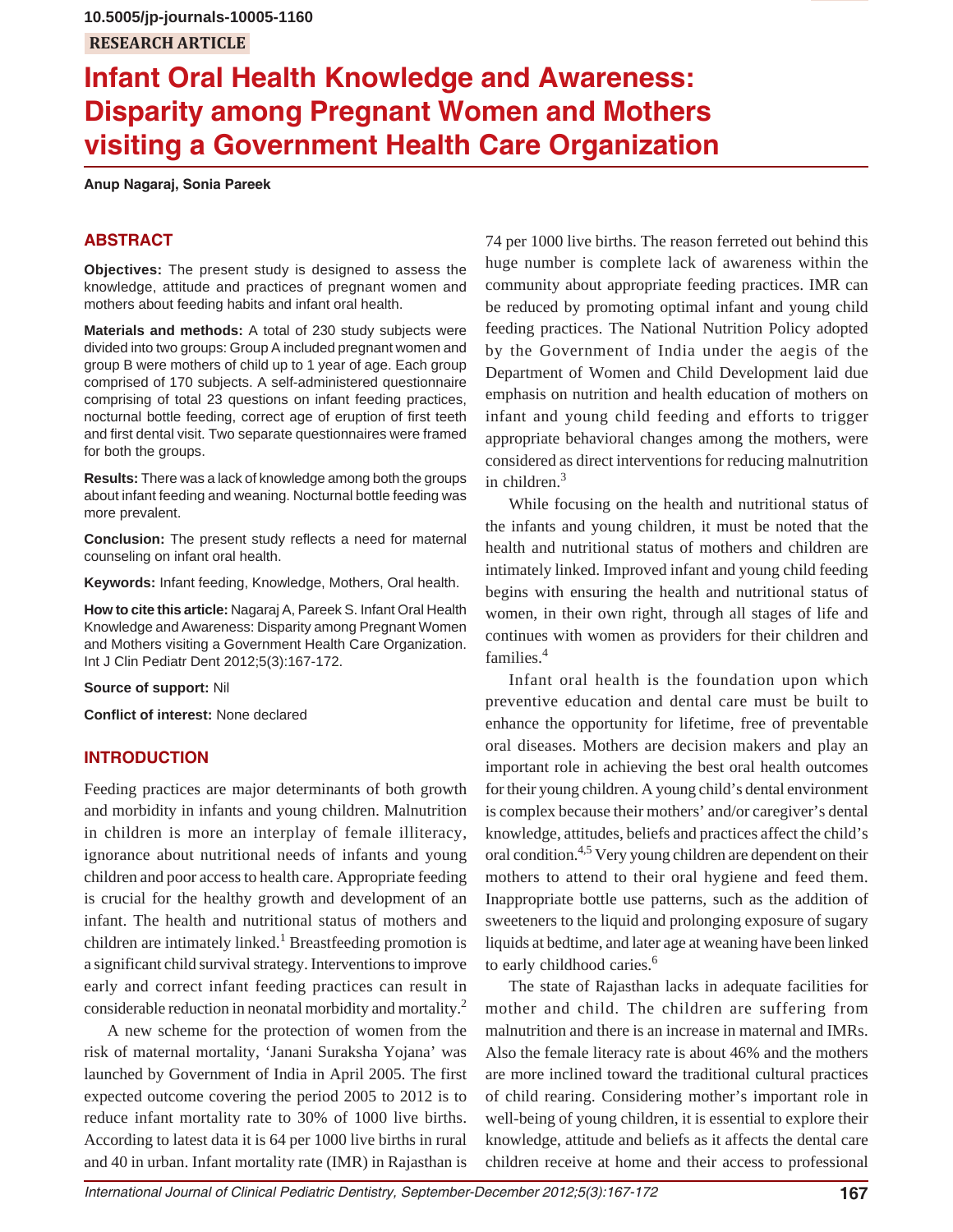dental services. The present study is designed with the aim to assess the infant feeding practices of pregnant females and mothers visiting the Outpatient Department of the Government Hospital in Jaipur city.

#### **MATERIALS AND METHODS**

This cross-sectional, questionnaire study was conducted in 'Mahila Chikitsalya', a Government Hospital in Jaipur, after obtaining a prior permission from the concerned authorities. The study sample comprises of the pregnant women and mothers of child up to 1 year of age. The study participants were divided into two groups: Group A included pregnant women and group B were mothers of child up to 1 year of age. Each group comprised of 170 subjects. Subjects who were not willing to participate in the study and mothers of children with congenital anomalies and twins were excluded.

The data was collected by means of a structured interview in a form of questionnaire which was translated into local language and filled by the investigator to prevent bias. The pregnant females were interviewed at the antenatal department and the mothers were interviewed when they use to come for immunization or pediatric visit at the hospital.

Questionnaire was designed to obtain general information, including personal data and the sociodemographic profile. Questions about the history of miscarriage, preterm birth were also recorded. Questions about oral hygiene practices, importance of oral health, causes of tooth decay, correct age of weaning, importance of deciduous dentition, first dental visit were included in first set and common for both the groups. Exclusive questions for group B included dietary information: Breastfeeding/bottle feeding, duration and frequency of feeding, infant formula, sugar content in infant's diet and use of pacifiers.

A pilot study was carried out to ensure the validity and reliability of the questionnaire. This procedure was done to ascertain the appropriateness of each question, as well as eliciting any feedback from the responders. Ethical clearance was obtained from the Ethical Committee of Jaipur Dental College.

# **RESULTS**

Epidemiological data was obtained from samples comprising of subjects of different socioeconomic status. The data was analyzed using descriptive statistics and Chi-square test was carried out to assess association across groups. The majority of mothers in this study were from low-income families, mostly young adults, majority housewives; almost 50% were primigravidae (Table 1).

| data and general information          |                             |      |  |
|---------------------------------------|-----------------------------|------|--|
|                                       | Group $A(\%)$ Group $B(\%)$ |      |  |
| Age                                   |                             |      |  |
| 16-20 years                           | 22.9                        | 10   |  |
| $21-25$ years                         | 51.1                        | 30   |  |
| $26-30$ years                         | 20.5                        | 40   |  |
| Above 30 years                        | 5.2                         | 20   |  |
| Distribution of subjects according to |                             |      |  |
| number of children                    |                             |      |  |
| Primigravidae                         | 57.6                        | 61.1 |  |
| One child<br>More than 2              | 31.1                        | 28.8 |  |
|                                       | 1.7                         | 10   |  |
| Level of education                    |                             |      |  |
| <b>Illiterate</b>                     | 21.1                        | 20.5 |  |
| Middle and secondary education        | 40                          | 30   |  |
| Senior secondary, graduate and above  | 38.8                        | 49.4 |  |
| Occupation                            |                             |      |  |
| Housewife                             | 79.4                        | 75.8 |  |
| Employed                              | 20.5                        | 24.1 |  |
| Annual income                         |                             |      |  |
| Less than 1 lac per annum             | 49.4                        | 33.5 |  |
| 1-2 lac per annum                     | 18.8                        | 16.4 |  |
| 2-4 lac per annum                     | 18.2                        | 37   |  |
| More than 4 lac per annum             | 13.5                        | 12.9 |  |
| <b>Family size</b>                    |                             |      |  |
| Joint family                          | 54.7                        | 32.3 |  |
| Nuclear family                        | 45.2                        | 67.6 |  |
| <b>History of miscarriage</b>         | 10.5                        | 9.4  |  |

**Table 1:** Distribution of study participants-based on demographic

# **Knowledge on Causes of Tooth Decay**

Nearly half of the subjects (48.8%) from both the groups believed that increased sugar consumption leads to dental caries. A total of 32.9 and 40% participants from groups A and B respectively considered that incorrect tooth brushing leads to dental caries.

# **Oral Cleansing Methods**

Overall, 35.2 and 37.6% subjects from both the groups believed that the gum pads of the children should be cleaned using gauze. Cleaning with finger was practiced by 44.71% of group A and 28.82% of group B subjects. Brushing was supported least by both the groups (Table 2, Fig. 1).

| <b>Table 2:</b> Methods of cleaning of gum pads |         |            |         |            |
|-------------------------------------------------|---------|------------|---------|------------|
| Methods of                                      | Group A |            | Group B |            |
| cleaning of<br>qum pads                         | No.     | Percentage | No.     | Percentage |
| With gauze                                      | 60      | 35.29      | 64      | 37.65      |
| With finger                                     | 49      | 28.82      | 76      | 44.71      |
| With brush                                      | 26      | 15.29      | 4       | 2.35       |
| Any other aids                                  | 35      | 20.59      | 26      | 15.29      |
| Total                                           | 170     | 100.00     | 170     | 100.00     |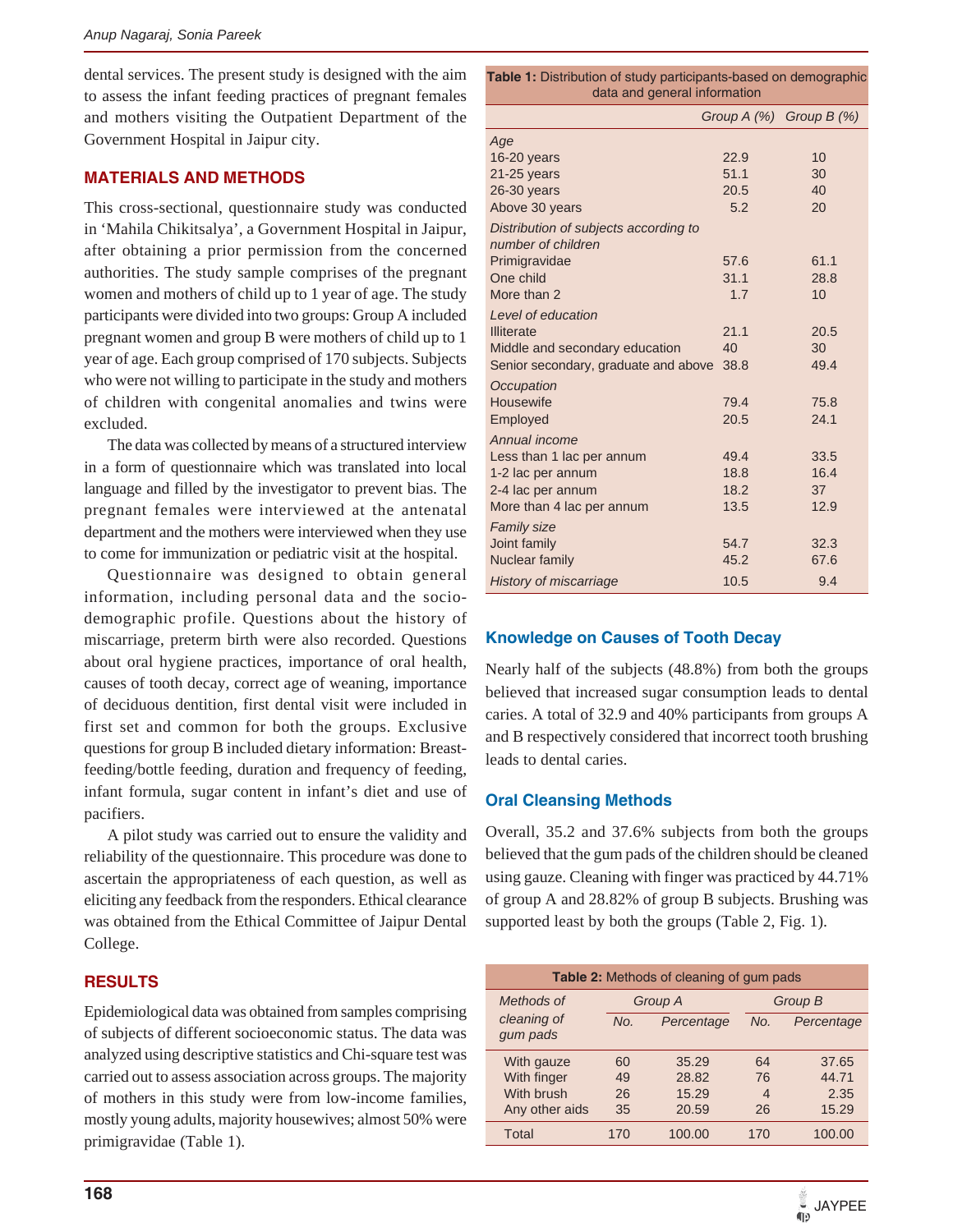

**Fig. 1:** Methods of cleaning of gum pads

# **Eruption of Teeth**

Respondents of group B had better knowledge (67%) about correct age for eruption of first tooth as compared with group A (49.41%) (Table 3).

# **Myths Associated with Natal Teeth**

When the study participants were inquired about the myths associated with natal teeth it was found that participants from both the groups considered natal teeth as bad omen. The respondents relate the presence of natal tooth with supernatural powers, ill-luck and were in belief that the child will bring misfortune to the family.

# **First Dental Visit**

The knowledge about the child's first dental visit was poor among both the groups, when they were asked about the

| <b>Table 3:</b> Knowledge about age of eruption of first tooth |     |                |     |            |  |
|----------------------------------------------------------------|-----|----------------|-----|------------|--|
| Age of                                                         |     | <b>Group A</b> |     | Group B    |  |
| eruption of<br>first tooth                                     | No. | Percentage     | No. | Percentage |  |
| At 6 month                                                     | 84  | 49.41          | 115 | 67.65      |  |
| After 1 year                                                   | 57  | 33.53          | 46  | 27.06      |  |
| Do not know                                                    | 29  | 17.06          | 9   | 5.29       |  |
| Total                                                          | 170 | 100.00         | 170 | 100.00     |  |

| <b>Table 4:</b> Knowledge about child's first dental visit |         |            |         |            |
|------------------------------------------------------------|---------|------------|---------|------------|
| First dental visit                                         | Group A |            | Group B |            |
|                                                            | No.     | Percentage | No.     | Percentage |
| When the first<br>tooth erupt                              | 38      | 22.35      | 44      | 25.88      |
| Only when there<br>is a pain                               | 59      | 34.71      | 50      | 29.41      |
| Do not know                                                | 50      | 29.41      | 64      | 37.65      |
| Not required                                               | 23      | 13.53      | 12      | 7.06       |
| Total                                                      | 170     | 100.00     | 170     | 100.00     |

first dental visit only about 22.3% from group A and 25.8% from group B reported that the child should be taken to the dentist for the first time when the first tooth erupts in the oral cavity. About 34.7% from group A and 29.4% from group B reported that the child should be taken to the dentist only when there is pain (Table 4).

# **Need for Oral Health Counseling**

Majority of participants from both the groups (88%) expressed that infant oral health counseling should be provided to the mothers.

# **Feeding Practices**

It was convincing to know that exclusive breastfeeding was practiced by 83% where as less than 10% subjects fed their child with bottle.

Optimum feeding (according to infant feeding guidelines) of 8 to 10 times/day was followed by 12.3% of housewives and only 5% of employed subjects (Table 5, Fig. 2). Nearly half of working mothers (42.8%) were interested in using sweetened pacifier whereas just one-third housewives (35.4%) supported this practice (Table 5, Fig. 3). Sixty percent of working mothers fed their children with sugar containing milk/fluids but 55% housewives had a similar way of feeding. About 58.3% of housewives and

| <b>Table 5:</b> Comparison of infant feeding practices of working |  |  |  |  |
|-------------------------------------------------------------------|--|--|--|--|
| mothers and housewives                                            |  |  |  |  |

|                              | <b>Working mothers Housewives</b><br>(%) | (9/6) |
|------------------------------|------------------------------------------|-------|
| Optimum feeding (8-10 times) | 5                                        | 12.3  |
| Use of sweetened pacifier    | 42.8                                     | 35.4  |
| Sugar containing milk/fluid  | 60                                       | 55    |
| Nocturnal bottle feeding     | 524                                      | 58.3  |



**Fig. 2:** Comparison of feeding frequency of child as provided by working mothers and housewives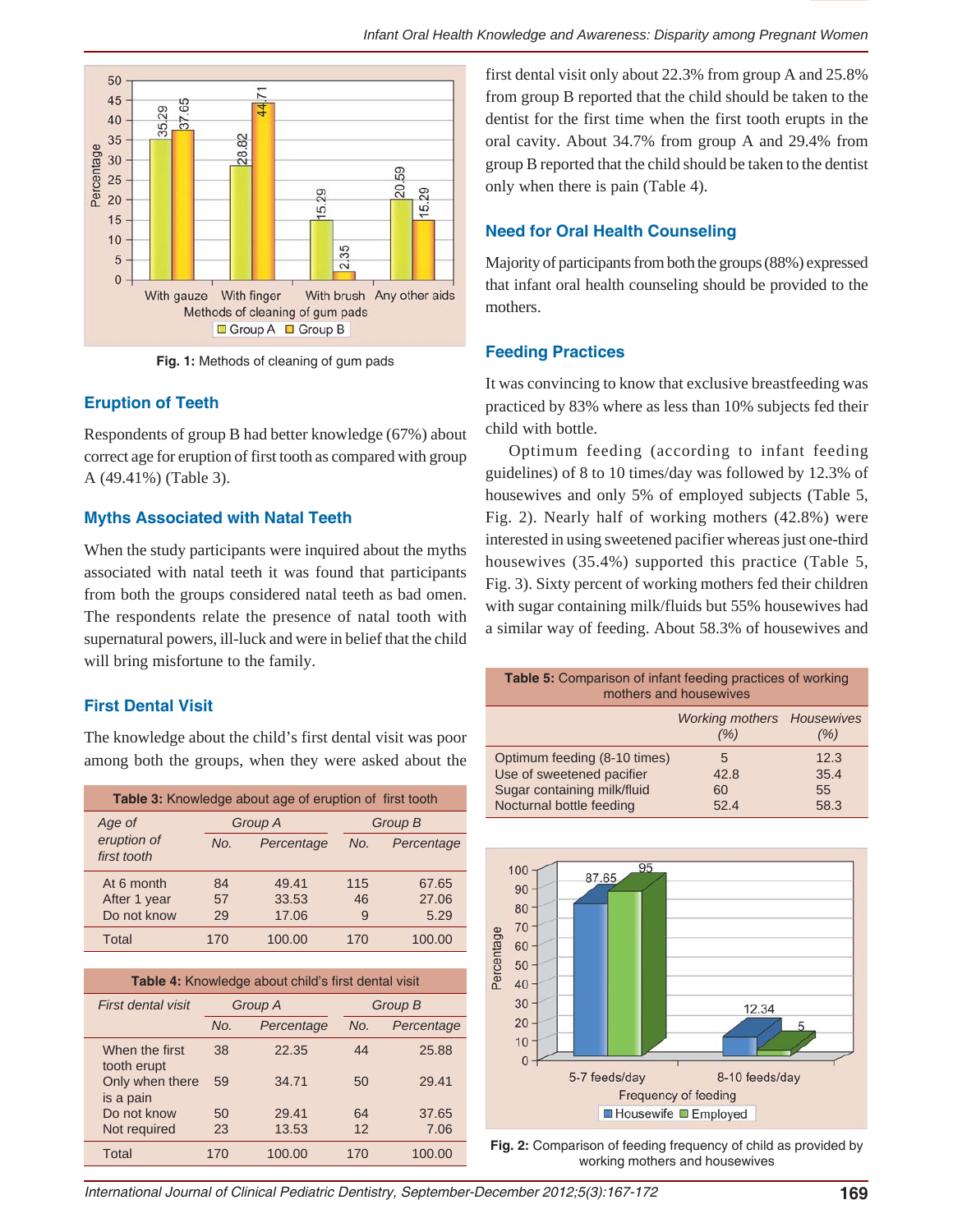

**Fig. 3:** Use of sweetened pacifier by working mothers and nonworking mothers

52.4% working mothers were practicing nocturnal bottle feeding (Table 5).

When the mothers were inquired about the duration for changing the feeding bottle, 75% of housewives and 71% of working mothers were in the habit of changing the feeding bottle in every 3 months (Table 5).

It was surprising to know that inspite of the level of education of mothers about 60% of them were feeding the child with liquids containing sugars. Only 26% of educated mothers use to check the food labels for nutritive value and sugar content in the food supplements they were providing to their child.

#### **DISCUSSION**

It is essential to assess the knowledge and attitudes of the mothers and expectant mothers concerning different issues related to infant feeding and oral health. This will enable us to implement appropriate programs to improve the health of both women and children.

### **Oral Health Habits**

It was encouraging to find that the majority of mothers/ pregnant females were cleaning their child's mouth using cotton gauze. The findings of present study were in accordance with another work by SC Chan, JSJ Tsai and NM  $King<sup>7</sup>$  in which cleaning was carried out using a piece of cotton gauze, a handkerchief, a cotton bud or a cotton tipped applicator (Table 2). Respondents from both the group considered that primary teeth were important in the oral cavity.<sup>3</sup> The findings were contradictory to results by ES Davenport et al<sup>8</sup> in which primary teeth had no particular function.

Not many of the mothers could recall the time when their child's first tooth erupted into the mouth. This was inspite of it probably being a momentous event at the time. These findings, to a certain extent, reflect the low awareness of the oral health of the children by their mothers.

The preventive goals during an early dental visit may include improvement of oral hygiene and eating habits, informing parents about the risks posed by nonnutritive sucking for development of malocclusions, educating parents regarding traumatic injuries and how to seek emergency care. The ultimate aim is to educate and motivate the parents to take all measures to promote oral hygiene and early dental diseases.<sup>9</sup> First dental visit should be made at 1 year of age for all children from a low socioeconomic background.10 The knowledge about the child's first dental visit was poor among both the groups. The above findings are in accordance with the study by SC Chan, JSJ Tsai and NM King.<sup>7</sup> The results of the present study differed from the findings by Retna Kumari N et  $al<sup>11</sup>$  where majority were aware of the correct age for the first dental visit. The reason for this difference can be the low literacy rate in Rajasthan where the present study was conducted. This pattern of behavior may indicate barriers to dental services and utilization which needs to be explored in future studies (Table 3).

It was satisfying to find that the majority of mothers/ pregnant females were interested in receiving infant oral health counseling. The need for oral health education for parents was confirmed by the results of this study. This may be due to the fact that health care instructions to parents and children often takes place in dental offices, with limited time and in connection with provision of radical treatment, such as tooth extraction.<sup>7</sup>

# **Feeding Habits**

Breastfeeding provides multiple nutritional, immunological and psychological benefits to the infant in its first year of life. WHO recommends that infants be exclusively breastfed for the first 6 months of life, with some breastfeeding continuing for up to 2 years of age. When provided along with appropriate and adequate complementary food, breast milk continues to be an important source of nutrition and provides immunological benefits even after 6 months of age.<sup>12</sup> Breastfeeding is the commonly accepted practice. The prevalence of children who were breastfed was reported in about 83.9% and bottle feeding in 8.9% subjects as there was an influence of cultural and ethnic factors.

In the present study when frequency of breastfeeding was compared with occupational status of mothers it was found that housewives were providing the child with the optimum feeds of 8 to 10 times per day (as per the infant feeding guidelines) when compared with working mothers, who were more inclined toward use of sweetened pacifier and bottle feeding (Fig. 4).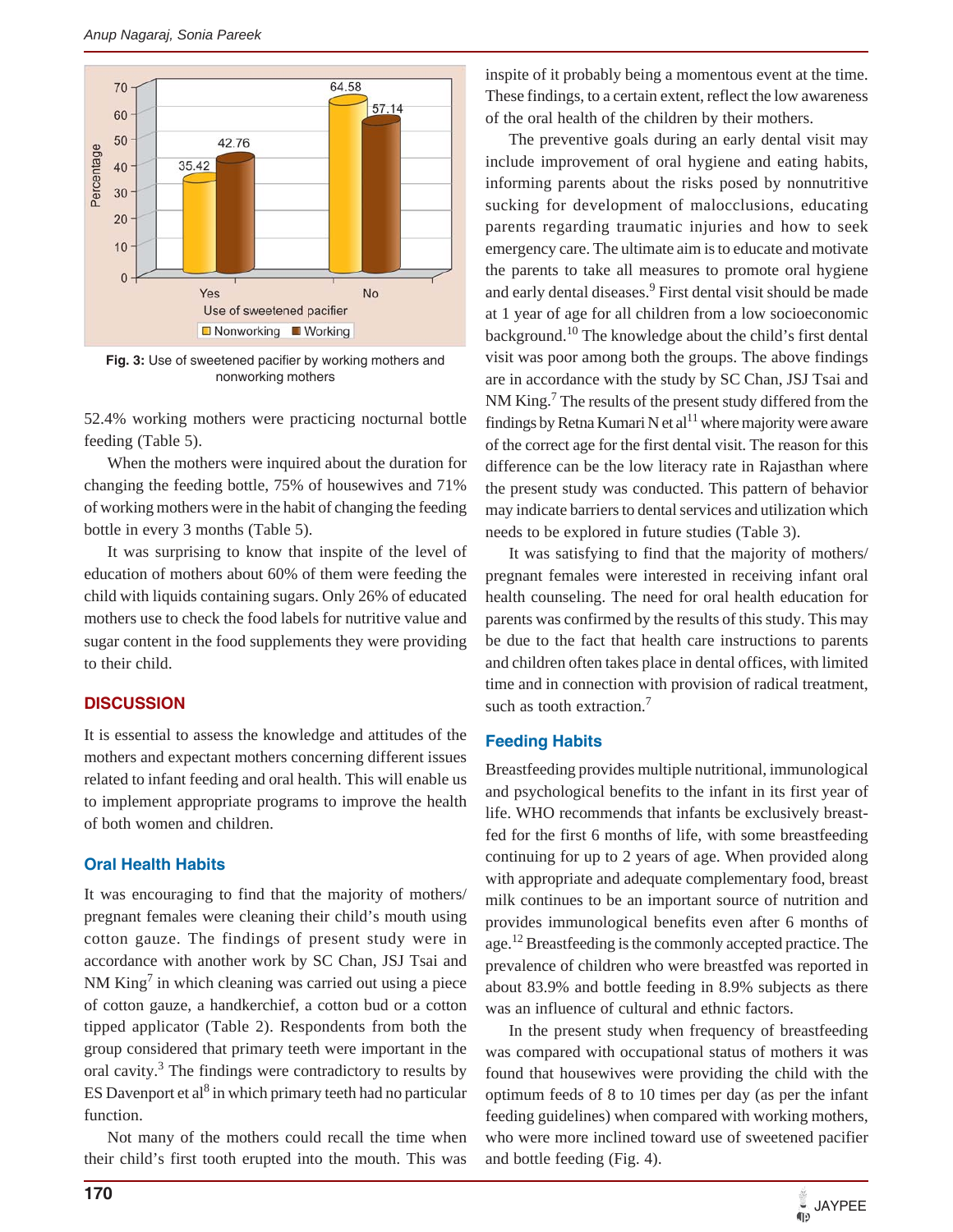

**Fig. 4:** Comparison of feeding duration of child as provided by housewives and working mothers

Bottle feeding is a major risk factor for development of early childhood caries; the contents of the feeding bottle play a significant role in developing dental caries. Bottle feeding was reported by 8.9% which was contradictory to the findings by Tyagi  $R^{13}$  and SC Chan, JSJ Tsai and NM King<sup>7</sup> in which bottle feeding was practiced in 51 and 33.7% of children respectively.

The alarming finding concerning the existence of the burden of nocturnal bottle feeding (Table 5); there is a need to provide mothers with instructions and guidance in feeding practices. Information on practical ways to control the bedtime feeding practices of young children needs to be made available. The importance of feeding needs to be emphasized prior to the establishment of such a deleterious habit. These nocturnal feeding habits are well known to contribute to caries development in young children. A nursing bottle at night may be used as a form of comforter thus, creating a habit that is subsequently difficult to break.

When the habit of nocturnal bottle feeding was related to the occupation of mother it was found that more housewives as compared with working mothers were in the habit to bottle-feed the child at night. Whenever, the child cries at night the mothers provide them with feeding bottle. The findings are in accordance with the study by Tyagi  $R$ ,<sup>13</sup>, SCL Chan, JSJ Tsai and NM King,<sup>7</sup> Ana Paula Pires dos Santos et al<sup>14</sup> and contradictory with Amjad H Wyne.<sup>15</sup>

The low prevalence of sweetening the pacifier was a positive finding because the use of sweetened pacifier is an established factor in etiology of nursing caries. The association of sweetened pacifier use and its relation with occupation of mother, it was found that 42.8% of working mothers were providing the child with sweetened pacifier. In the absence of mother the child were provided with pacifier (Table 5, Fig. 4). This is similar to the level reported by SCL Chan, JSJ Tsai and NM  $\text{King}^7$  where about 35.6%

mothers were providing the child with sweetened dummy. In a study by Amjad H Wyne<sup>15</sup> about  $67.6\%$  were given sweetened pacifier for the age group from birth to 36 months, about 35.1% children were provided sweetened pacifier during night. Both honey as well as sugar was used as sweetening agents for pacifier.

Personal, communal, cultural and economic factors influence dental health behaviors and nutritional habits of the families seeking dental care.<sup>16</sup> Parents need to be helped to realize that they are role models for their children and to be encouraged to improve the children's dental health habits<sup>17</sup>

This report presents a valid contribution to promote breastfeeding. Ideally, it would be best if children were only breastfed and used neither the bottle nor the pacifier. Infant feeding practices, diet and oral hygiene habits plays a crucial role in preventing various dental diseases of the child. Although the limitations of cross-sectional data must be kept in mind, if confirmed by further research, the brief measures presented here hold promise for the rapid and accurate assessment of maternal cognitions that influence oral health promoting behaviors. Such cognitions are potentially modifiable, and can be enhanced through educational and cognitive behavioral interventions.

#### **SUMMARY**

Cultural influences, competing pressures and perceptions of hereditary influences, together with a lack of contemporary oral health knowledge are the main factors affecting oral health knowledge and beliefs. Mother's knowledge, beliefs and practices helps in formulation of more effective strategies to benefit infants. Mothers were aware about the correct age of eruption of first teeth as compared with pregnant women. Knowledge about first dental visit was lacking among both the groups. Mothers should be educated about the ill effects of nocturnal bottle feeding, in particular with sweetened fluids, and prolonged bottle feeding. Further research is required to identify highrisk parents and target these parents for efficient oral health promotion. The present study, has identified several factors that need consideration in the further exploration and development of primary care physician's role.

#### **LIMITATIONS**

- This being a questionnaire study has certain limitations of its own
- Comparison was not made among the females who were pregnant for second or third time
- This being a population-based survey with a small sample size, the results cannot reflect on the total motherchild population.